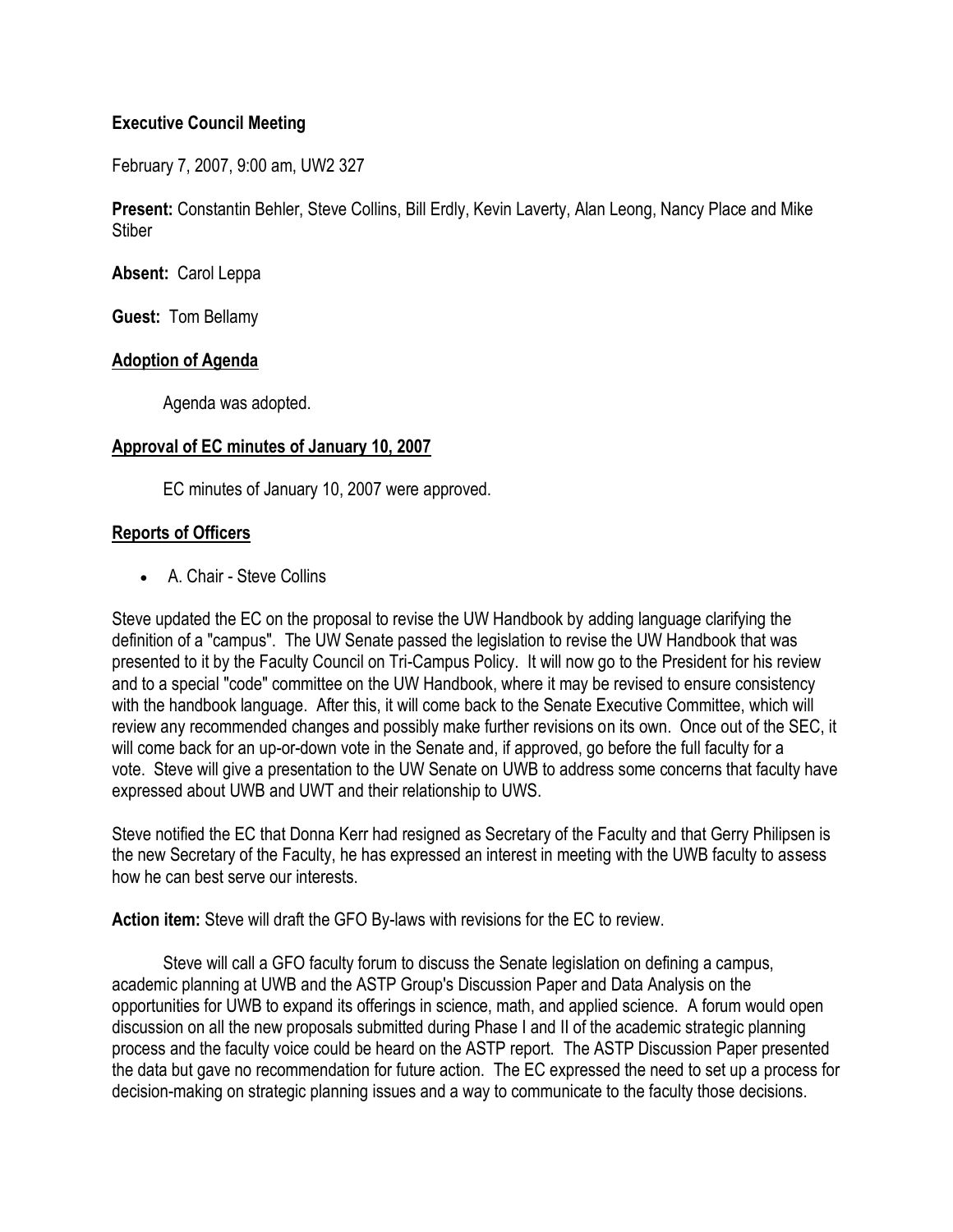B. Vice-Chair - Mike Stiber

Mike will be scheduling a meeting with the GFO Faculty Council on Promotion and Tenure for the purpose of assessing the committee process for review of tenure cases to insure that the UWB process is in full compliance with the UW Handbook.

## **Reports of Committees**

#### A. Curriculum Committee

The Curriculum Committee is meeting to review curriculum. An EC discussion ensued about the BCUSP prefix on lower division courses. There is disagreement in some programs on BCUSP being used for all lower division courses. It has been called into question whether math and some science courses should be designated by course descriptions, like BMATH or BPHYS. The EC will request a review by the Curriculum Committee on this matter to look at lower division in relation to the rest of campus and develop a cohesive plan for the future.

B. Faculty Affairs - Faculty Affairs Committee has not met Winter Quarter.

C. Instructional and Research Support Committee - Instructional and Research Support Committee has not met Winter Quarter.

D. Strategic Planning and Budget

Alan reported on the Strategic Planning and Budget Committee meeting on February 5. The committee met with Chancellor Olswang to discuss the Chancellor's proposal to serve Snohomish, Island and Skagit Counties and UWB's Budget Status Report. Vice Chancellor Bellamy also met with the committee to go over Academic Affairs budget development, FTE formulas and program budgets. Alan told the EC that the committee is meeting in March to define the scope of their authority and get clarification from the EC on the role of this committee.

#### E. Student Relations

Student Relations Committee is meeting February 12, the agenda will include commencement planning and a review of the freshman and sophomore admission criteria. Steve will meet with the committee to ask that they appoint a faculty representative to work with Student Affairs in reviewing freshman admissions that need evaluation beyond the first tier admission criteria.

#### **Reports from Programs**

CSS - Bill Erdly reported that the BA in Applied Computing is moving forward and that he is working with Robert Corbett processing external reviews.

Education - Nancy Place announced that the Education Program will submit 2 new endorsements to the State, a Secondary and Reading endorsement. The program will be hiring 3 new faculty members.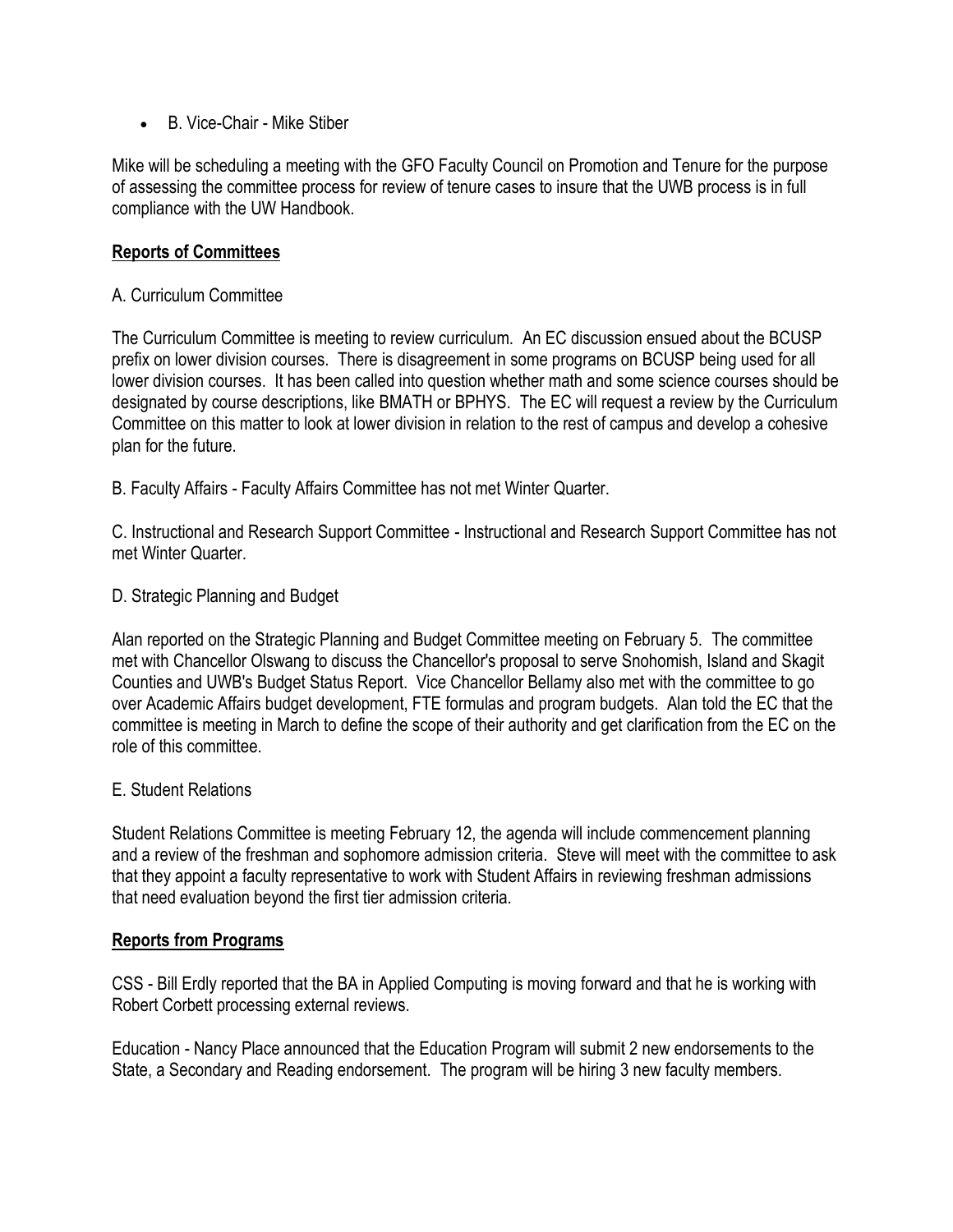IAS - Constantin talked about the ongoing discussions in IAS around new majors and the program structure. There is dialogue internally about how IAS may be organized and governed in the future if different program tracks are taken, an interdisciplinary track and a more traditional set of majors. The ASTP report has generated discussion on math, science and engineering programs at UWB and how IAS could be involved in this development.

Business - Alan reported that Business is currently meeting with Community College advisors and faculty for information sharing.

# **Information Item**

A. FTE formula (Tom Bellamy)

 Tom has worked with program directors over the last several months to analyze UWB's use of FTE formulas to fund faculty and staff in academic programs. The EC reviewed the data presented in the formulas on the current status of academic program funding. Tom informed the EC that the results of the analysis show there is no unfairness in the base. The formula is working well to sustain competitive and equitable funding across programs, with minor adjustments made at the unit level each year.

B. Report on freshman admissions (Tom Bellamy)

 Tom reported on freshman admissions, from a summary of projected results of freshmen applications, UWB should meet it's target enrollment of 175 students.

C. Report on budget priorities from AC/EC retreat (Mike Stiber)

Mike reported on some of the budget priorities from the AC/EC retreat:

- Continue activities that are currently funded with temporary funds, with an implied ongoing commitment to permanent funding
- Fund new programs
- Fund administrative capacity in the academic programs
- D. By-laws revision

Steve will draft the new By-laws revision.

#### **New Business**

A. ASTP Group report (Mike Stiber)

Mike called the motion for the EC to recommend that the UWB Administration use the ASTP report as part of its model for planning for and evaluation of new majors, minors, concentrations, etc. Kevin seconded the motion. Discussion of the motion follows:

The report does not include discussion of UWB's programs in its talking points.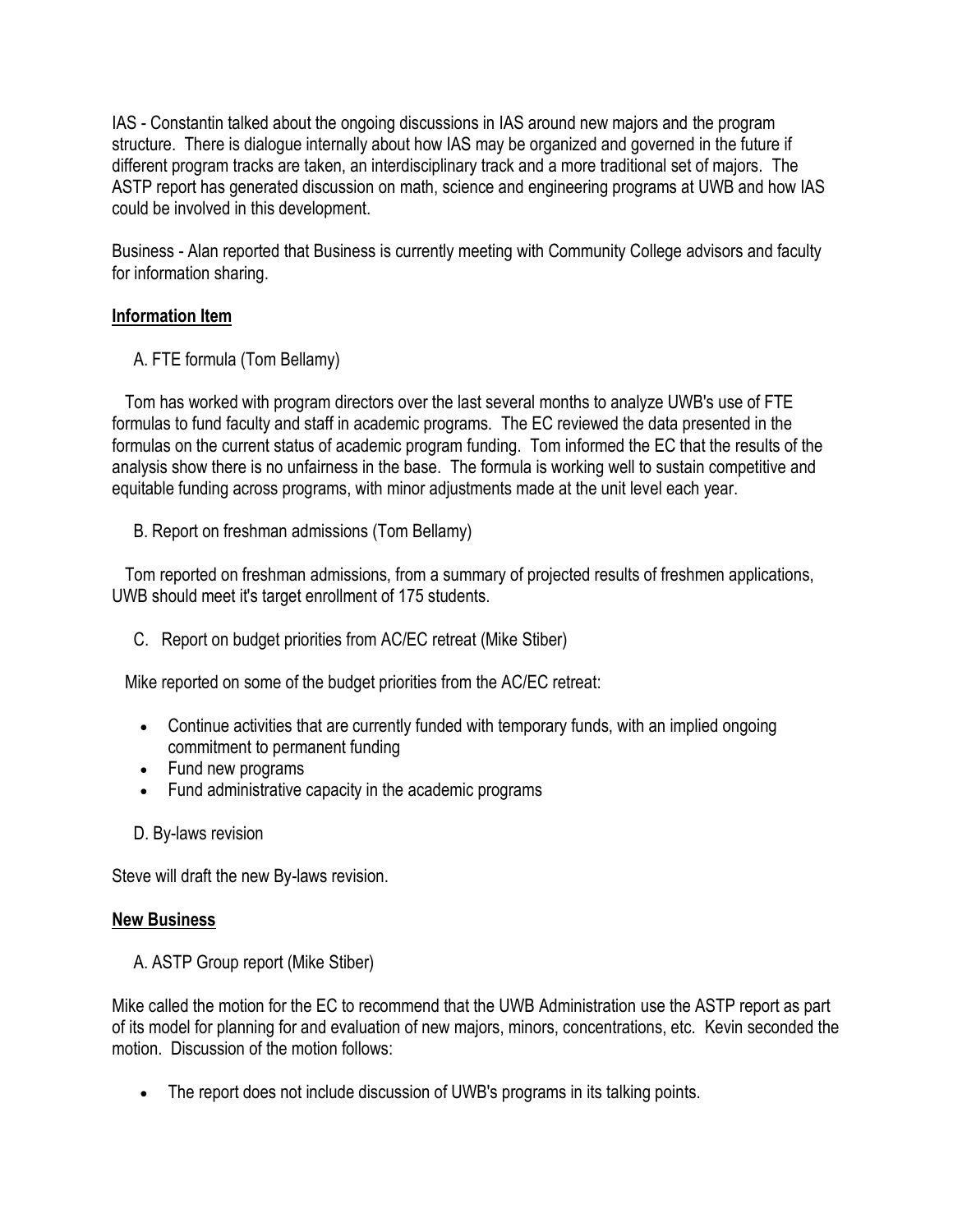- The EC will need to communicate with the programs in regard to academic planning around the implications of the data analysis.
- The EC needs to sort out the governance structure and decision-making authority academic planning.
- The EC needs to be involved in funding issues and budgetary decisions.
- The language of the motion needs to be amended as follows:

 3. The EC shall use this document as part of its analysis and decision-making with respect to new majors, minors, concentrations, and other academic programs in its ongoing academic strategic planning.

 4. The EC recommends that the UWB Academic Programs use this document for planning for and evaluation of new majors, minors, concentrations, etc.

 5. The EC recommends that the UWB Administration use this document for planning for and evaluation of new majors, minors, concentrations, etc.

#### **Motion:**

The GFO Executive Council, having reviewed the January 15, 2007 report of the Applied Science

and Technology Planning (ASTP) Group, makes the following observations and recommendations:

1. Congratulations to the ASTP Group on an impressive job.

2. We endorse the talking points outlined in the report.

3. The EC shall use this document as part of its model for analysis and decision-making with respect to new majors, minors, concentrations, and other academic programs in its ongoing academic strategic planning.

4. The EC recommends that the UW Bothell Administration use this document as part of its model for planning for and evaluation of new majors, minors, concentrations, etc.

The motion carried as amended.

B. Proposal for second-tier freshman admissions review (Tom Bellamy)

Tom distributed Discussion Notes for the Freshman File Review: Setting Standards for Tier 2 Review. Tom discussed the projected results of freshman applications as of February 2007. UWB continues to get applicants, with a total of 438 admits, we should have about 175 enrollees. The Tier 2 standards have a slightly higher cutoff than last year, which is a good sign. He would like to see the EC delegate as much authority as possible to Student Affairs for review of the freshmen admissions, with EC or a faculty member designated to consult with Student Affairs on applicants that are not offered admission based on Tier 1 review. Student Affairs holistic review will help determine pending applicants that do not pass the Tier 2 review and will discuss with an appointed faculty member for decision-making. The EC will delegate the appointment of a faculty member to the Student Relations Committee.